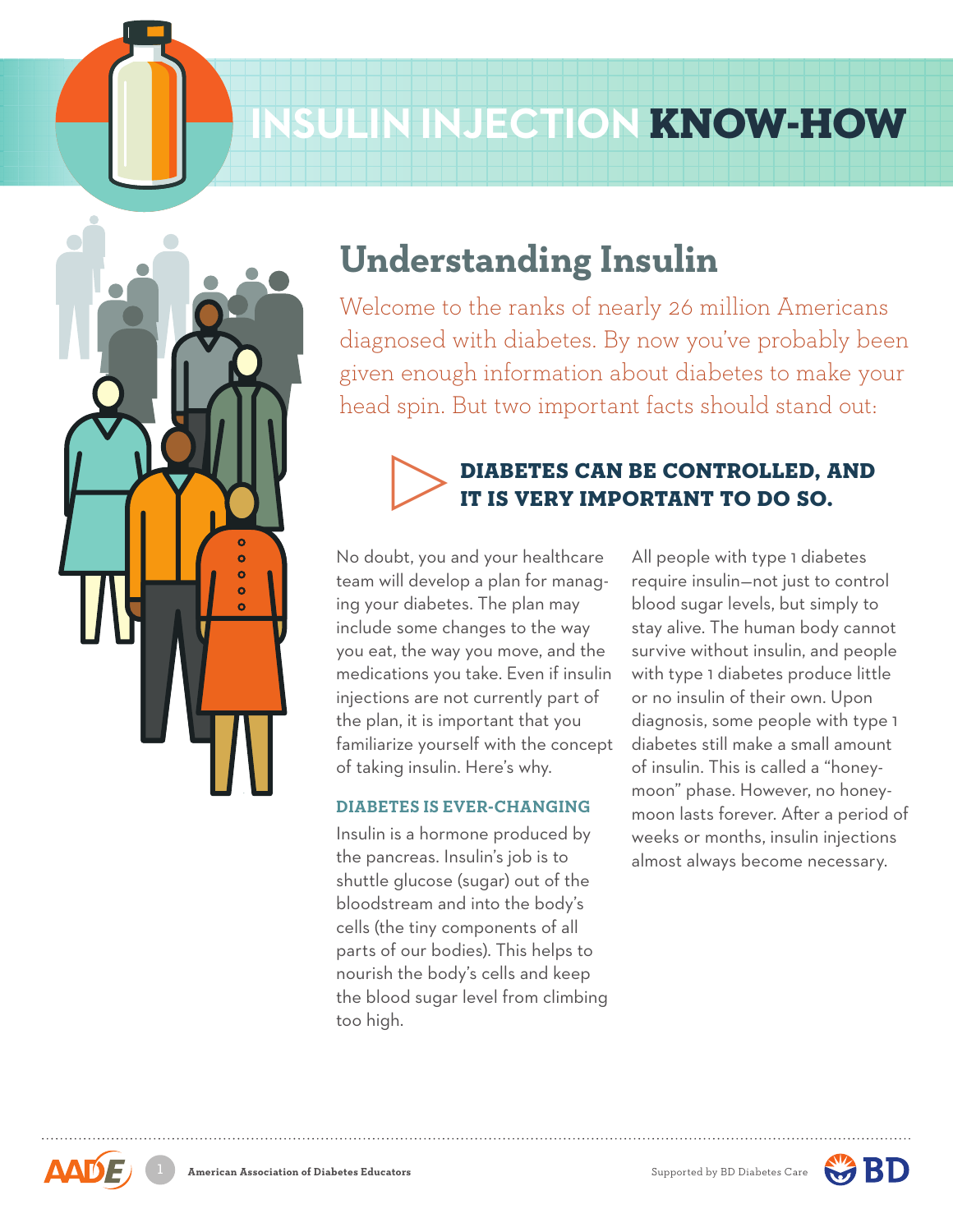### **insulin injection know-how** *understanding insulin*



More than 90% of people with diabetes have type 2 diabetes. Type 2 is very different from type 1 in that the pancreas continues to produce insulin. The problem is that the body's cells don't utilize the insulin very well. This is called insulin resistance, and may be the root cause of type 2 diabetes. Insulin resistance develops as a result of faulty genes (our heredity) and an unhealthy lifestyle. Excess body fat is perhaps the greatest contributor to insulin resistance. The aging process plays a role as well.

When insulin resistance is present, the pancreas needs to produce more insulin than usual to keep blood sugar levels within a normal range, kind of like an air conditioner that has to work extra hard to keep the house cool on a hot summer day. Over time the pancreas, like an overworked air conditioner, begins to break down. It starts losing the ability to produce insulin. Although very few people with type 2 diabetes require insulin when they are first diagnosed, nearly one in three will eventually require insulin to control their diabetes.

#### **A FEW FACTS ABOUT TAKING INSULIN**

Fear of the unknown is common in our society. Remember the first time you tried a strange, new type of food? Chances are that once you gave it a try, you found it wasn't so bad. It might have even become a personal favorite. How about the first time you were introduced to a computer? What seemed intimidating at first has probably become an important part of your daily life.

We all have preconceived (and often incorrect) notions of what it means to take an insulin injection. Here are a few common assumptions, and the honest facts: